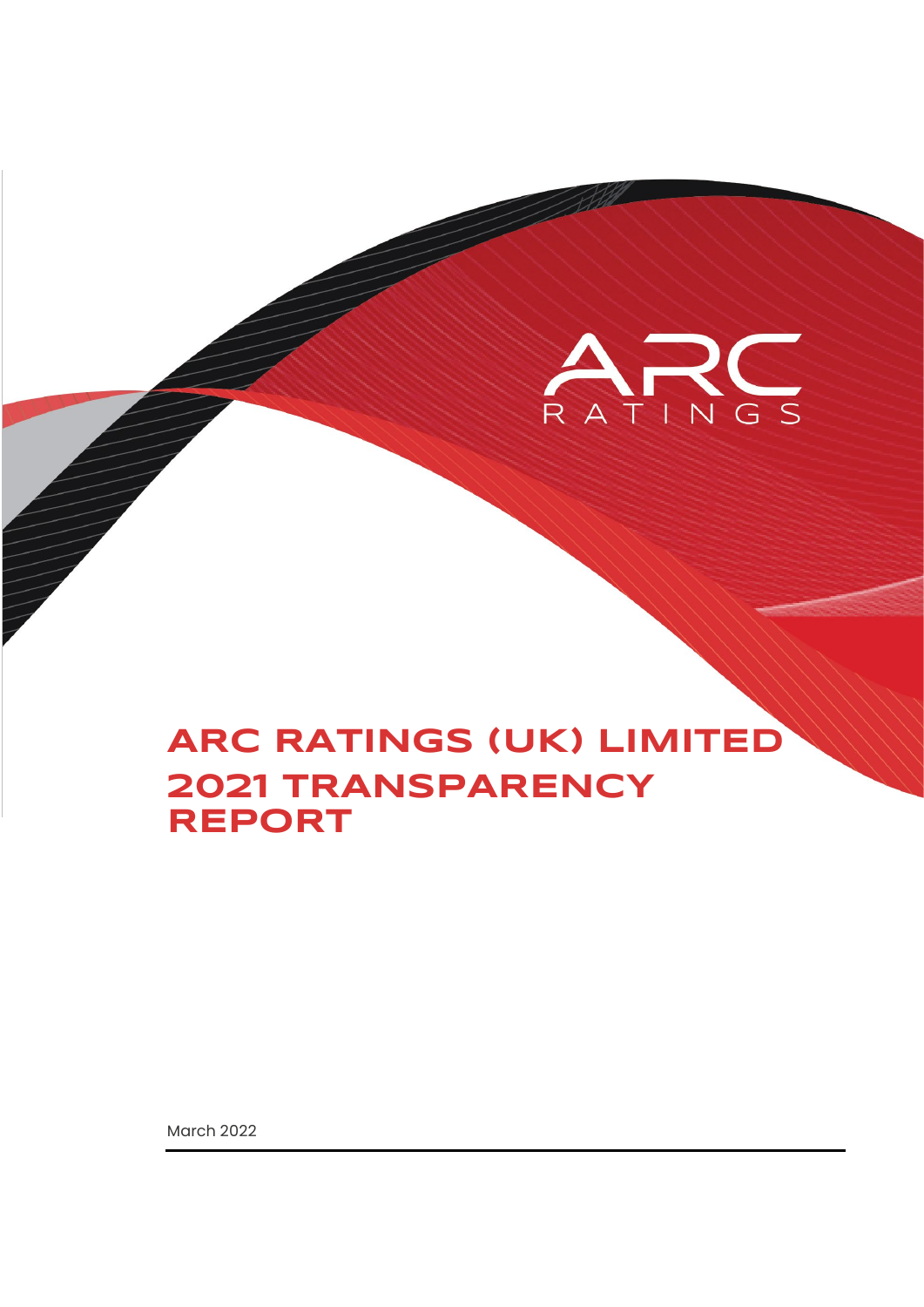As required in Part III, Section E of Annex I to Statutory Instrument Nº 266/2019, of 13 February 2019 (The Credit Rating agencies (Amendment, etc.) (EU Exit) Regulations 2019). ARC Ratings (UK) Limited (ARC Ratings)' Board of Directors hereby discloses ARC Ratings' 2021 Transparency Report.

### **1) LEGAL STRUCTURE AND OWNERSHIP OF ARC RATINGS (UK) LIMITED**

ARC Ratings (UK) Limited is a UK based company that assumed the UK business from ARC Ratings, S.A., an ESMA registered CRA with a UK office, after Brexit.

ARC Ratings' sole shareholder is ARC Ratings Holdings Limited, a company headquartered in the British Virgin Islands. As at 31 December 2021, ARC Ratings Holdings Limited's share capital is 56.9% owned by Enigma Investment Holdings Limited, a private equity investment firm, and the remaining 43.1% is split amongst the following five companies:

- 10.3% for Global Credit Rating Company Limited, the largest rating agency in Africa;
- 9% for CARE Ratings Limited, the second largest rating agency in India;
- 9% for SR Rating Group a leading agency in Brazil;
- 1.3% for SaeR Sociedade de Avaliação Estratégica e Risco, Lda, a consulting firm in Portugal and former owner of the entire share capital of CPR; and
- 13.5% for ARC Manco Limited a vehicle established to implement a Management Incentive Scheme for qualifying executives.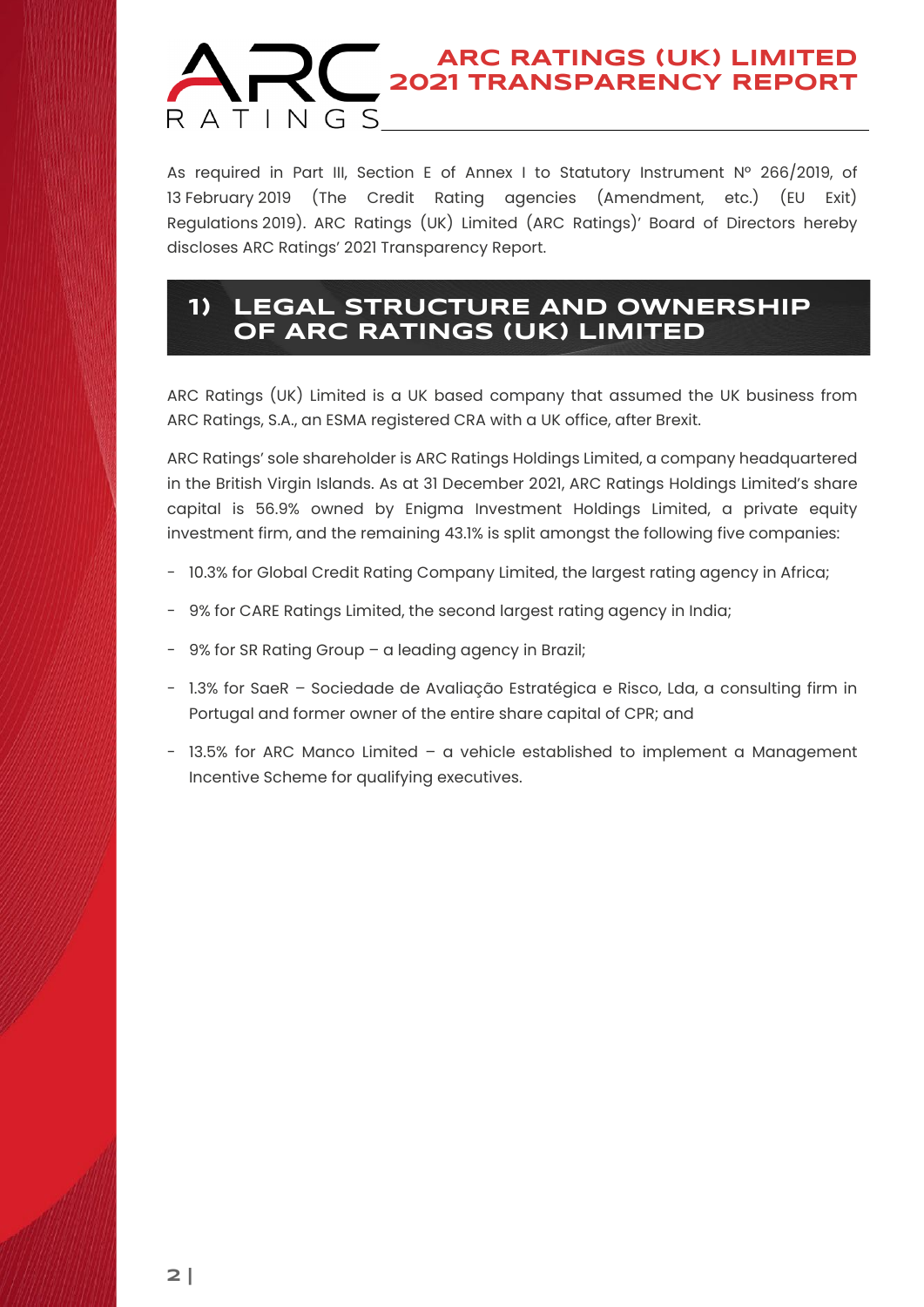### **2) DESCRIPTION OF THE INTERNAL CONTROL MECHANISMS INTENDED TO ENSURE THE QUALITY OF THE RISK RATING ACTIVITIES**

#### **GOVERNANCE AND ADMINISTRATION BOARD**

ARC Ratings (UK) Limited's board of directors is responsible for setting the standards, processes and structures necessary for implementing internal controls across ARC Ratings. The governance structure ensures that ARC Ratings' credit rating activities are conducted in compliance with the CRA Regulation, applicable laws and ARC Ratings' Manual of Organisation and Code of Conduct.

The board incorporates two independent non-executive directors, who are responsible for monitoring the compliance of ARC Ratings' internal controls and functions in line with CRA regulation, overseeing the development of new and reviewed methodologies, conflicts of interest and credit rating activities.

#### **INTERNAL REVIEW FUNCTION**

The Internal Review Function is in accordance with Point 9 Annex I of the Regulation and is "responsible for periodically reviewing its methodologies, models and key rating assumptions, such as mathematical or correlation assumptions, and any significant changes or modifications thereto as well as the appropriateness of those methodologies, models and key rating assumptions where they are used or intended to be used for the assessment of new financial instruments".

#### **INTERNAL RATINGS AUDITOR**

The Internal Ratings Auditor (IRA) is independent from both ARC Ratings' analytical ratings and commercial departments. The Internal Ratings Auditor works alongside the Compliance Department, but is focused on the technical ratings aspects (as opposed to the Compliance Department's focus on regulatory aspects).

The role of the Internal Ratings Auditor is to provide the Board with independent feedback regarding whether the technical quality of ARC Ratings rating's analysis is in line with best international practice. The IRA chairs the Internal Review Committee (IRC) who approves the proposals of the review or new methodologies, models and key rating assumptions that are used in the credit rating process and presents this to the Board Criteria Review Committee (BCRC).

#### **THE BOARD CRITERIA REVIEW COMMITTEE**

The Board Criteria Review Committee integrates the Independent Directors from all ARC Ratings' subsidiaries and ARC Ratings' Internal Ratings Auditor, who together will have the responsibility for the final sign-off of any new or reviewed ARC Ratings' methodologies.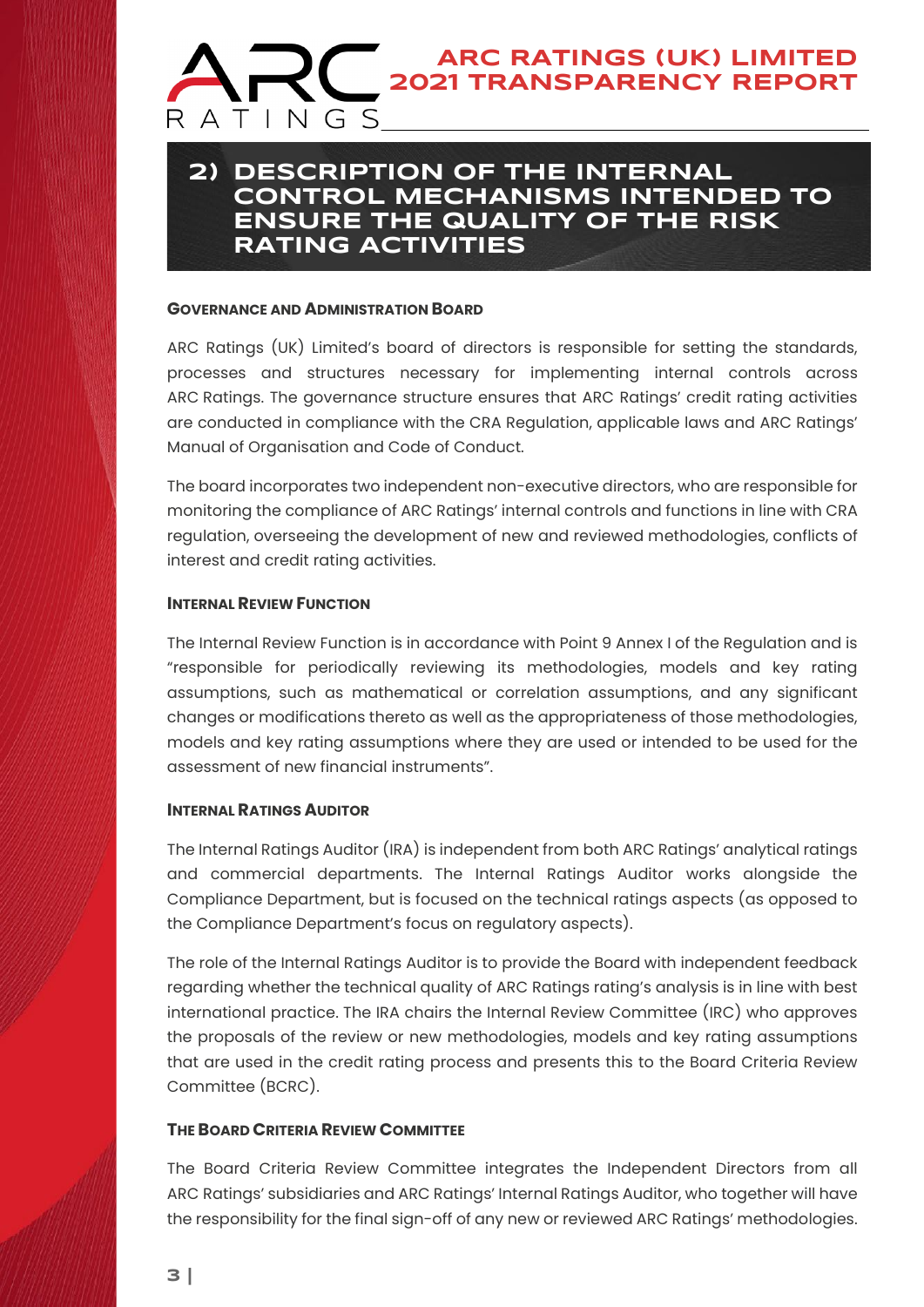The Board Criteria Review Committee aims to ensure the independence of the approval of ARC Rating's methodologies from any commercial interest of the Group and, at the same time, ensure that the same methodologies are applied consistently in all ARC Ratings' subsidiaries.

#### **METHODOLOGY REVIEW PROCESS**

The development and review of methodologies is carried out under the supervision of the Board Criteria Review Committee, with the support of the Internal Review Committee as set out within the ARC Ratings' Manual of Organisation and Code of Conduct.

#### **COMPLIANCE**

The Compliance Department's main role is to ensure that ARC Ratings' comply with all the regulatory demands of the jurisdiction where it is based. It provides training for all staff on any new and existing regulatory updates, as well as ARC Ratings' Manual of Organisation and Code of Conduct, so as to ensure adherence to the written policies and procedures.

The Compliance Department supervises the current activity of ARC Ratings' in all its various aspects, through the implementation of a "Compliance Work Plan" which enables the monitoring of analytical process, reporting of breaches, monitoring adherence to all other internal policies and where necessary updating upon regulatory changes.

Compliance will oversee that all endorsed ratings are compliant with the ARC Ratings' internal processes and procedures.

#### **CONFLICTS OF INTEREST**

ARC Ratings (UK) Limited has strong internal policies in place to eliminate conflicts of interest. Inter alia, each year all staff members sign Declaration of Interests forms, whereby Compliance keeps a centralised list and will cross reference to new and existing transactions. All staff adhere to the rules set out within the Code of conduct, ensuring ARC Ratings' Independence and the avoidance of Conflicts of Interest.

#### **RISK MANAGEMENT AND REPORTING**

It is the responsibility of the Internal Risk Committee to report on risk strategy, including the oversight of current risk exposures within ARC Ratings', to understand, question and measure the full spectrum of risks faced (be they operational, methodological, reputational or financial) and put timely action plans in place to eliminate or manage such risks as and when they occur, as well as to create an effective risk management framework and also embed a risk-focused culture across the whole of the organisation. All risks are reported to the Board.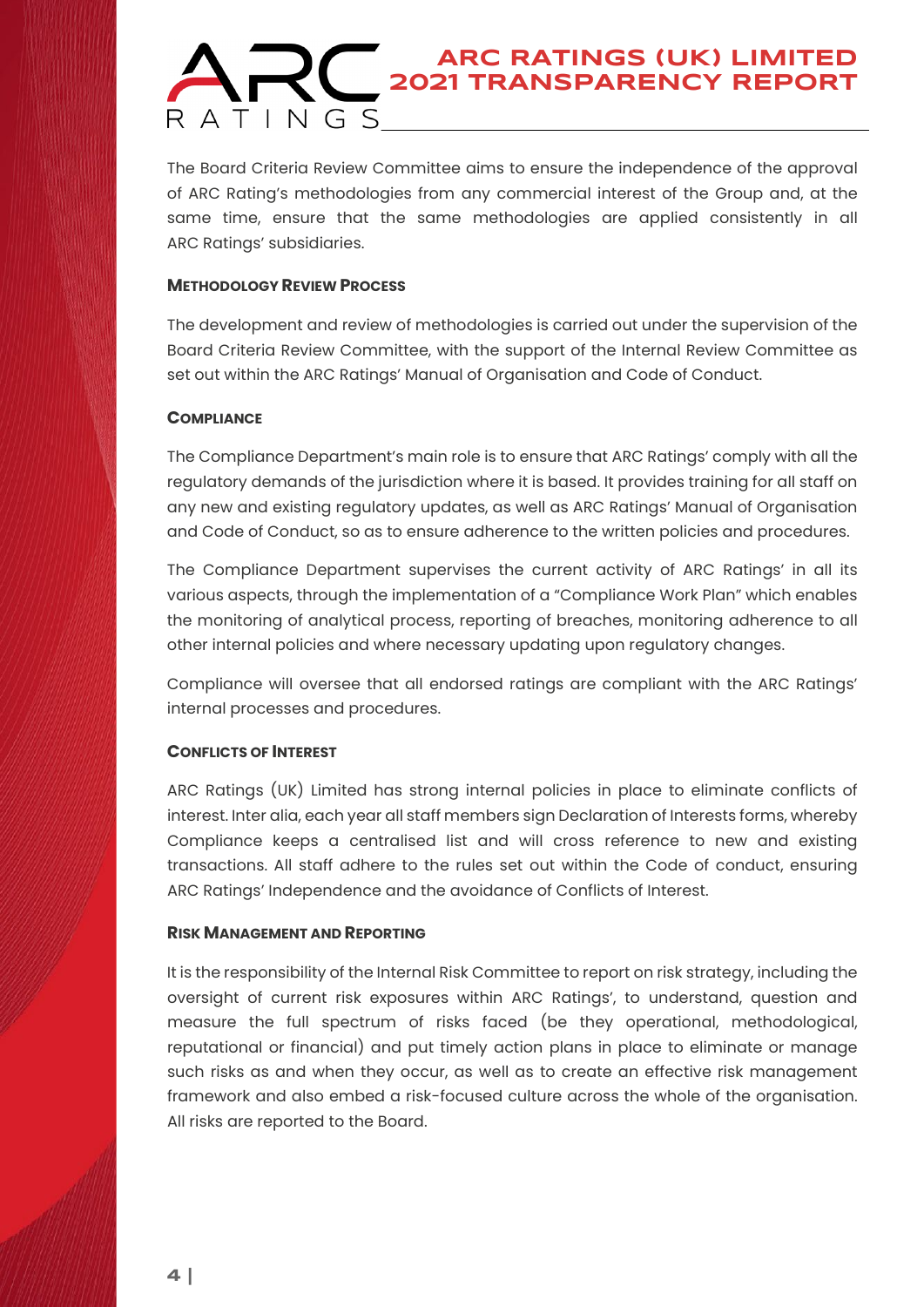#### **CREDIT RATING PROCESS**

ARC Ratings' credit rating activities are conducted in compliance with the CRA Regulation and applicable laws. They follow the procedures set out within the ARC Ratings' Manual of Organisation and Code of Conduct, whereby rules are defined on the rating panel composition, approval processes and the level of documentation required to conduct a credit rating.

#### **ARC RATINGS CODE OF CONDUCT**

ARC Ratings' Code of Conduct reflects the measures, procedures and guiding principles followed by ARC Ratings' subsidiaries that assign credit ratings under the brand name "ARC Ratings".

This Code of Conduct applies to ARC Ratings', to all its employees, and to all persons and entities that provide services to ARC Ratings and which, by reason of that provision of services, may have access to confidential information held by ARC Ratings (UK) Limited.

The Code of Conduct reflects the Code of Conduct Fundamentals for Credit Rating Agencies issued in December 2004 by the International Organisation of Securities Commissions (IOSCO) and its subsequent reviews, and the requirements of Regulation Statutory Instrument 2019/266 – The Credit Rating Agencies (Amendment etc.) (EU Exit) Regulations 2019 made on 13 of February by HM Treasury.

The ARC Ratings' Manual of Organisation and Code of Conduct is reviewed at least annually and whenever significant changes occur with an impact on the rating process and amendments to incorporate regulation amendments.

All ARC Ratings' employees sign an attestation to confirm adherence to the ARC Ratings' Manual of Organisation and Code of Conduct.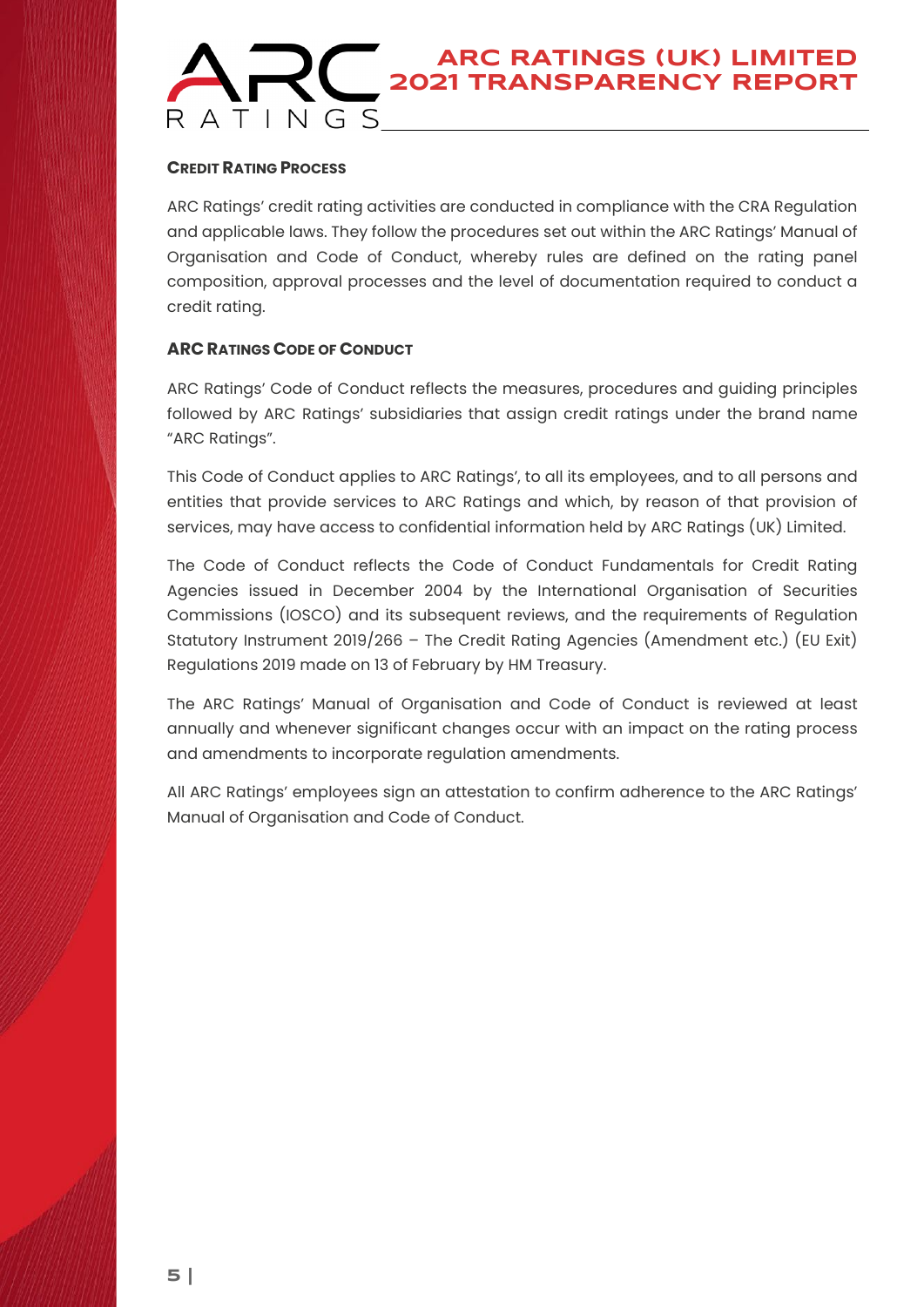### **3) STATISTICS ON STAFF ALLOCATION TO NEW CREDIT RATINGS, CREDIT RATING REVIEWS, METHODOLOGY OR MODEL APPRAISAL AND MANAGEMENT**

In 2021 ARC Ratings (UK) Limited had on average sixteen employees at its service with all staff being hired on a permanent basis ("open-ended employment contracts"), with one exception. Five were in management/commercial positions, three in compliance, seven in rating analyst positions and the remaining one in support/secretariat functions.

Given its small staff structure, in 2021 ARC Ratings (UK) Limited did not allocate different staff members to new risk ratings and to reviews of existing risk ratings, in accordance with the exemption under Article  $7(4)$  of its Regulation.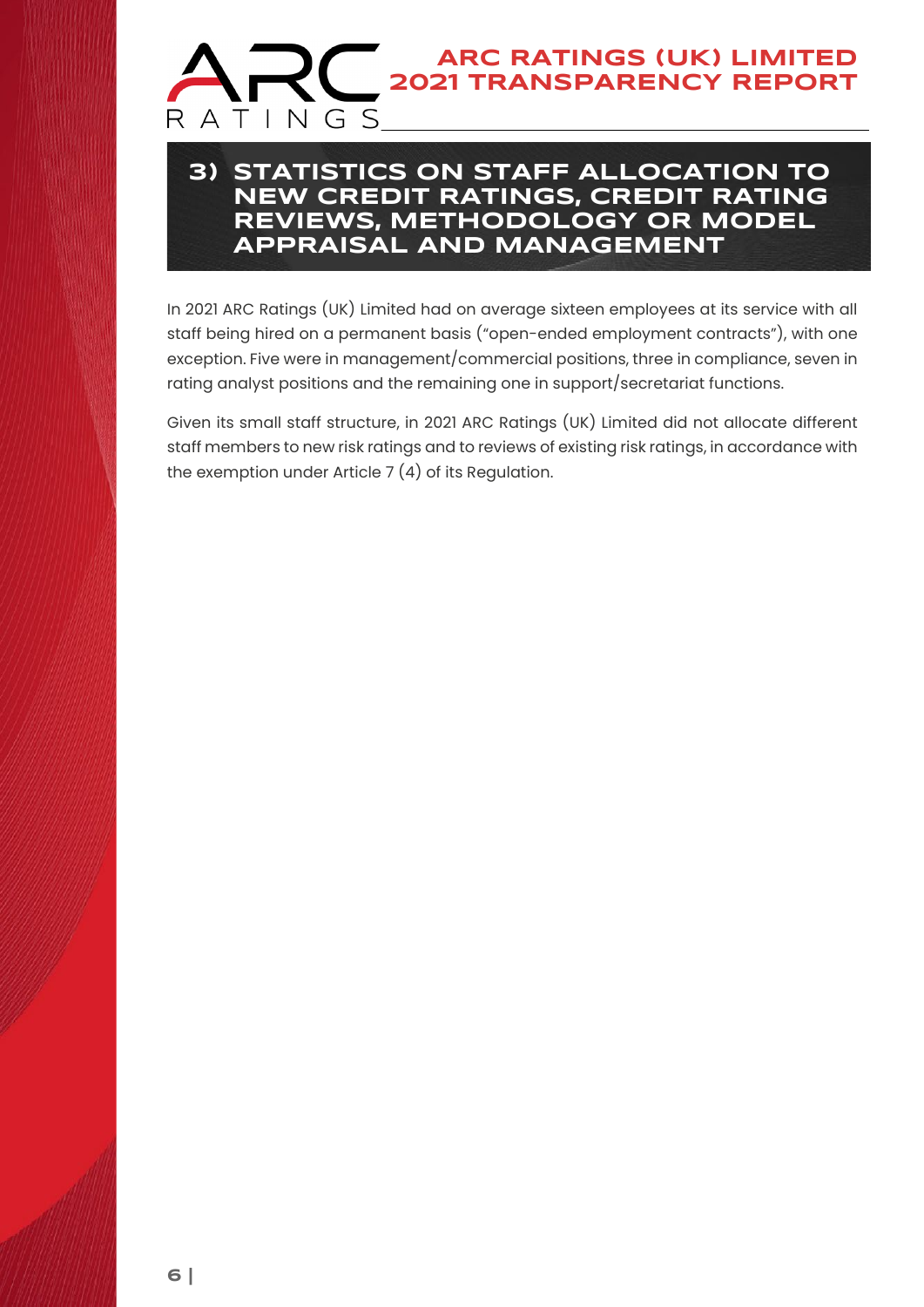### **4) DESCRIPTION OF THE RECORD KEEPING POLICY**

With regard to the record keeping and confidential information policy implemented at ARC Ratings (UK) Limited, in 2021 all its employees followed the principles set out below, which are included in ARC Ratings' Manual of Organisation and are either established or arise from ARC Ratings' Code of Conduct:

- To maintain records of the elements indicated below for at least five years after the maturity of the financial commitment being rated or after the date when the rating ceased to be valid (withdrawn), whichever comes first, and for a further period of three years if ARC Ratings' registration has been revoked:
	- the records documenting the methodologies and procedures used by ARC Ratings' to assign each rating;
	- the internal records and files, including confidential information, work papers, and draft reports for discussion (confidential), used as the basis for the assignment of each rating;
	- copies of the internal and external communications, including electronic communications, received and sent by ARC Ratings' and its employees in connection to rating activities;
- To take all measures to ensure that the confidential information made available to ARC Ratings' by the entities whose financial commitments are being rated as well as information related to the rating processes is adequately kept and cannot be used unduly or in a fraudulent manner;
- To disclose confidential information concerning credit ratings or changes in these ratings only to the entities whose corresponding commitments were rated;
- not to disclose the names of the entities whose financial commitments are at any given time being rated by ARC Ratings', except if publicly available;
- not to share ARC Ratings' subsidiary confidential information with employees of companies under a group relationship with ARC Ratings' subsidiary, and only share this information among themselves to the extent necessary for the assignment of ratings.

For all entities whose financial commitments are rated by ARC Ratings (UK) Limited, confidentiality is guaranteed through Confidentiality Agreements signed within ARC Ratings' employee "Employment Contracts". Employees are bound to maintain strict and permanent confidentiality under the law about any information to which he/she may have access in the course of their activity with regard to any company and shall not use such information to their own advantage or that of others. For external rating members, ARC Ratings' receives written commitments for all external network collaborators. This is in accordance with the terms and procedures established in ARC Ratings' Manual of Organisation and Code of Conduct.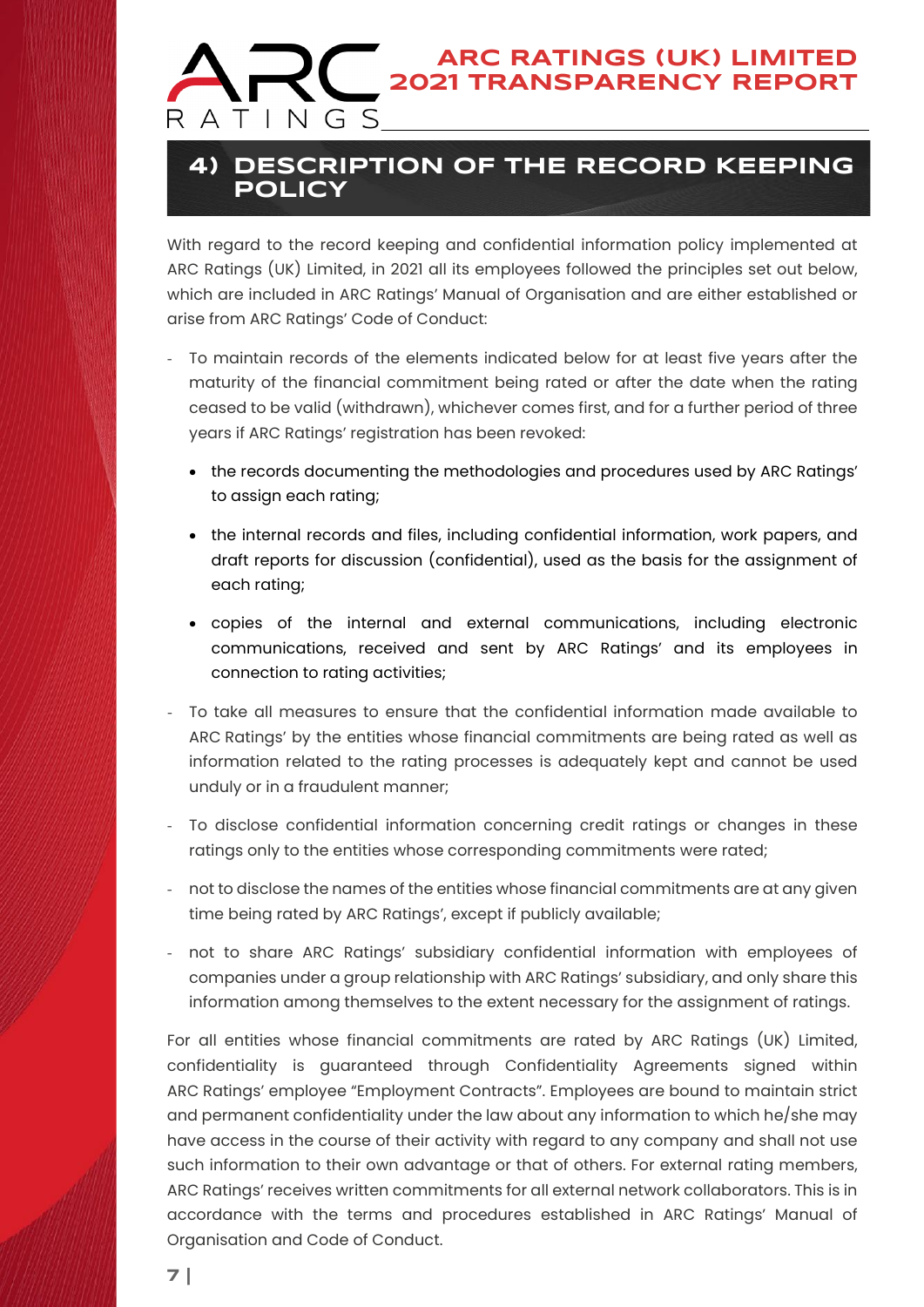### **5) OUTCOME OF THE ANNUAL INTERNAL REVIEW OF THE INDEPENDENT COMPLIANCE FUNCTION**

The Compliance Function within ARC Ratings (UK) Limited is independent and reports to the Independent Non-Executive Directors of the Board (INEDs).

The compliance function monitors adherence to compliance by ARC Ratings (UK) Limited and its employees to regulatory requirements, policies and procedures governing the issuance or credit ratings set out within the ARC Ratings' Manual of Organisation and Code of Conduct and in line with Regulatory requirements.

ARC Ratings (UK) Limited has an ever present Compliance culture, and carries out regular monitoring and surveillance of credit rating activities, identifying risks and possible non-compliance. All potential non-compliance issues raised followed ARC Ratings' internal reporting structure and where necessary adhoc reporting was provided to regulators.

Following Brexit, ARC Ratings' operates within two jurisdictions ARC Ratings, S.A. covering EU operations and ARC Ratings (UK) Limited covering UK operations. ARC Ratings' operating structure (with certain functions operating across both jurisdictions) share the global ARC Ratings' Manual of Organisation and Code of Conduct, whereby our internal processes are mirrored in each jurisdiction and to the CRA Regulation, which have minimal jurisdictional variation to both policies and controls.

The Compliance Department monitors the endorsed ratings from each subsidiary to ensure consistency with rating processes as part of the annual Workplan, with the assistance of the Internal Ratings Auditor.

All ARC Ratings (UK) Limited employees provide confirmation to the Compliance Department of their understanding and adherence to the ARC Ratings' Manual of Organisation and Code of Conduct and update their Declarations of Interests. The Compliance Function delivers Compliance and Code of Conduct Training for all new hires and delivered global compliance training for all employees and Senior Management in October 2021.

During August 2021, ARC Ratings (UK) Limited carried out a review of the global ARC Ratings' Manual of Organisation and Code of Conduct and made various amendments to incorporate regulatory change and to update and enhance internal working processes.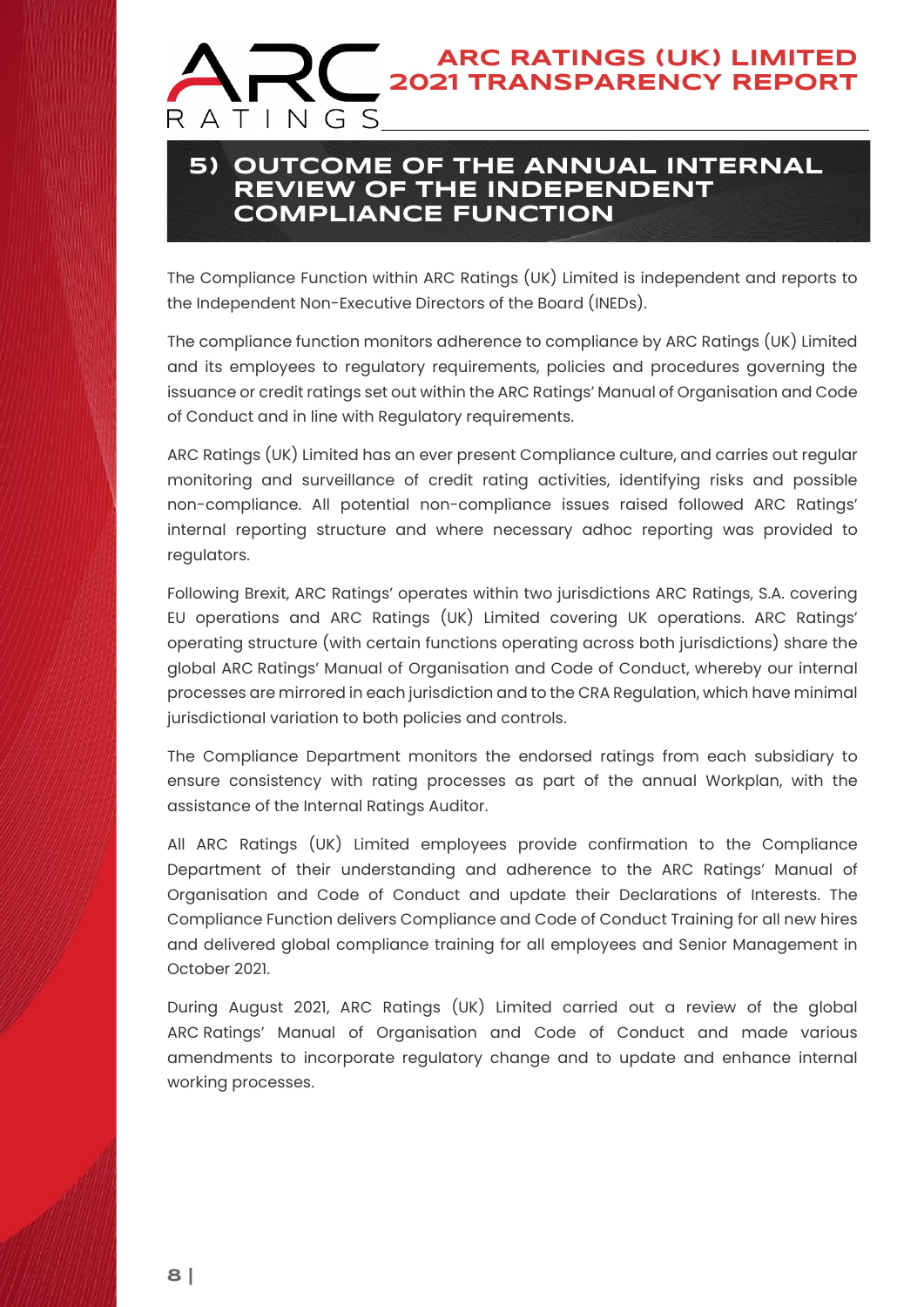

### **6) MANAGEMENT AND ANALYST ROTATION POLICY**

ARC Ratings (UK) Limited is registered with the FCA through the Temporary Registration Regime, whereby we are grandfathering the exemption of Article 6 (3) of the Regulations granted by ESMA. ARC Ratings (UK) Limited has requested an exemption from the FCA as per Article 7 (4) of the Regulation concerning the rotation or risk rating analysts. This exemption process to be concluded once ARC Ratings (UK) Limited's application process has been concluded by the FCA, therefore, this point was not applicable in 2021.

Concerning the management of ARC Ratings (UK) Limited's credit risk rating analysts in 2021 see point 3) above.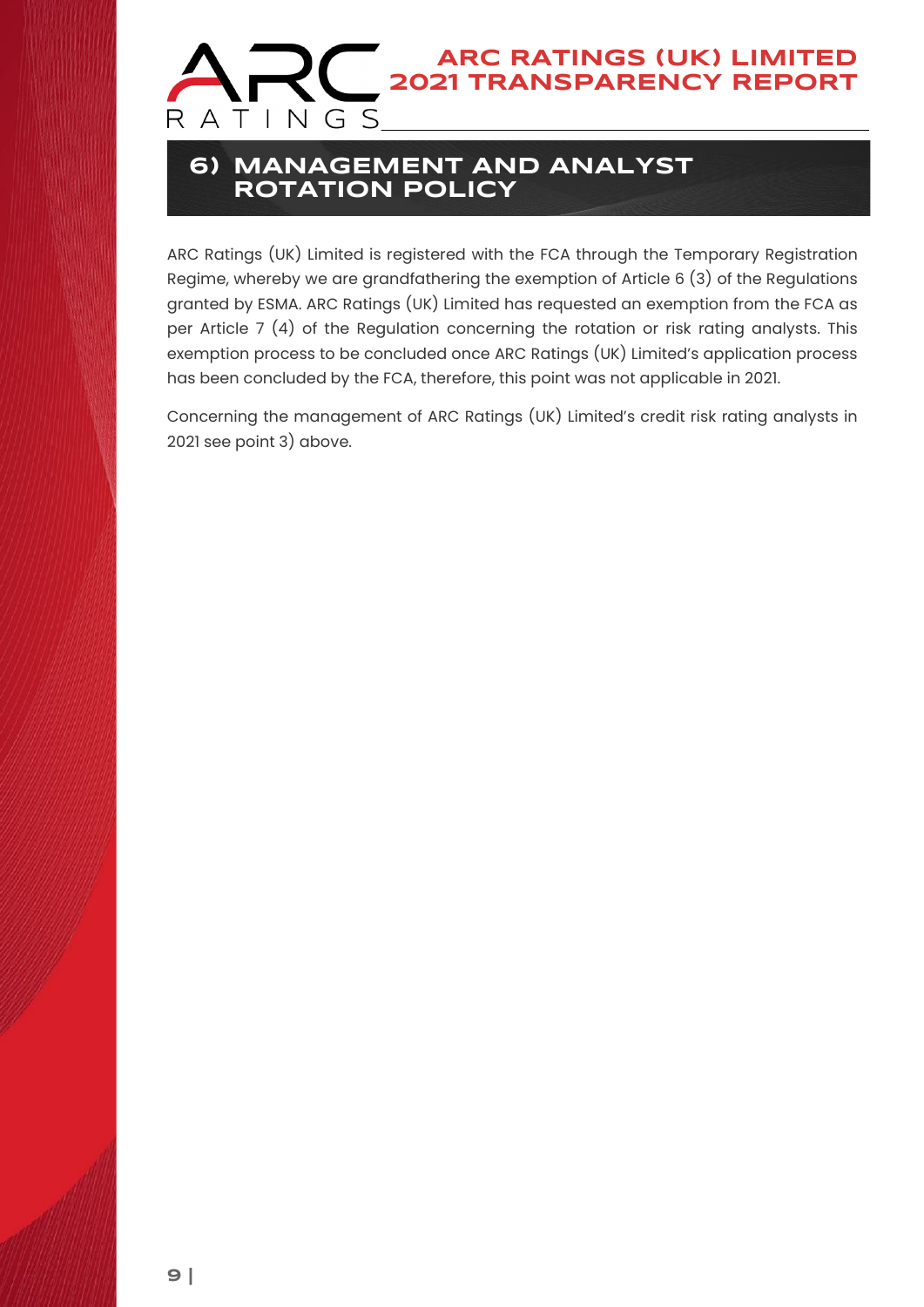

For the financial year ended 31 December 2021 ARC Ratings (UK) Limited's turnover was £1.4m, all in respect of credit rating/assessment activities. The breakdown of turnover is reflected in the table below:

| 2021 Revenue Split - ARC Ratings (UK) Limited   |            |
|-------------------------------------------------|------------|
| <b>By Region</b>                                | £1,421,697 |
| UK                                              | £1,063,992 |
| Other                                           | £357,705   |
| <b>By Segment</b>                               | £1,421,697 |
| Structured Finance Ratings                      | £886,347   |
| <b>Corporate Ratings and Credit Assessments</b> | £ 535,350  |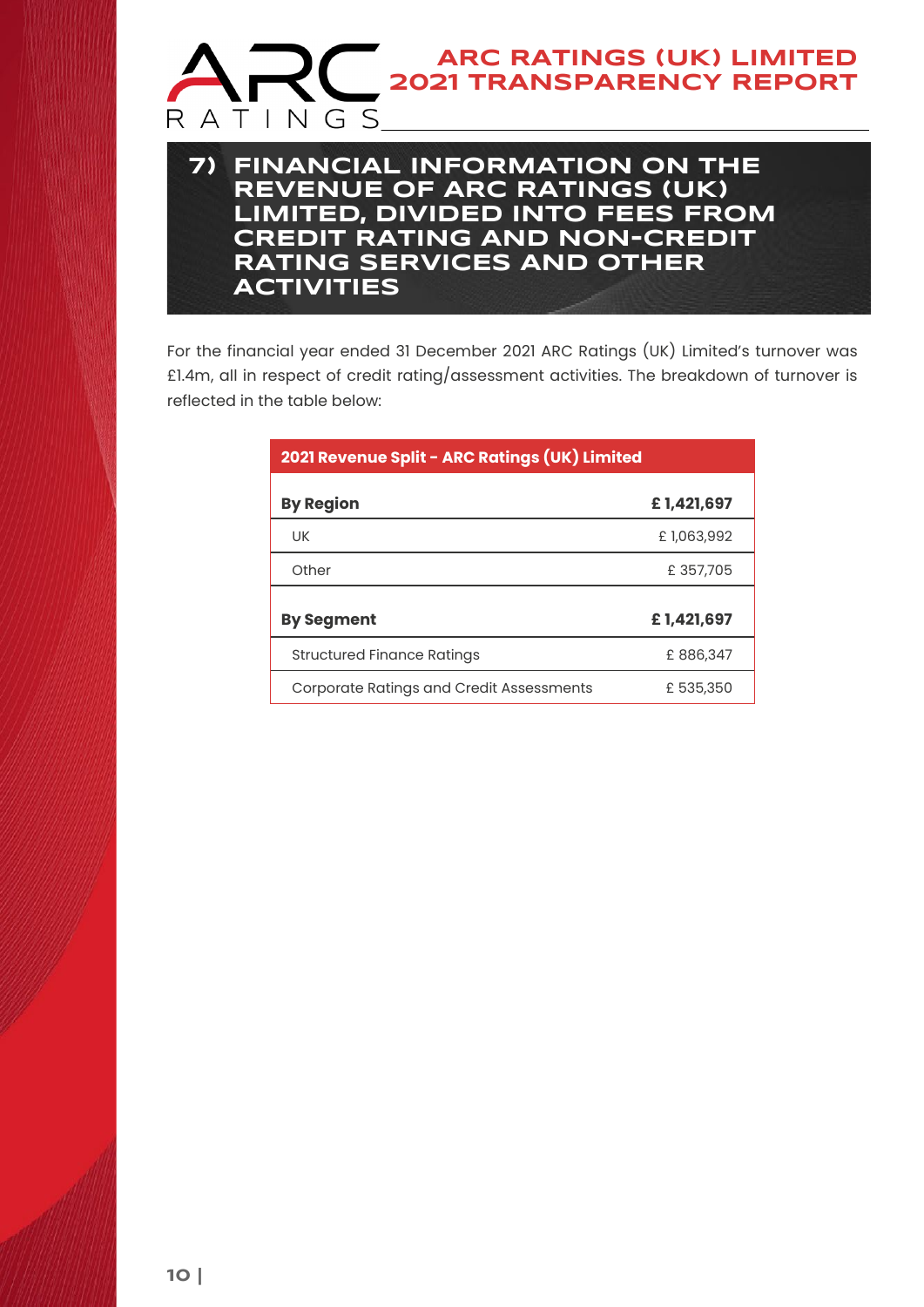### **8) GOVERNANCE STATEMENT WITHIN THE MEANING OF ARTICLE 46-A OF COUNCIL DIRECTIVE 78/660/EEC OF 25 JULY, CONCERNING THE ANNUAL ACCOUNTS**

ARC Ratings (UK) Limited is governed by English Law and the Articles of Association. None of the Company's shares confer special control rights and there are no restrictions to voting rights. Moore Stephens was appointed as ARC Ratings' Auditor during 2021.

ARC Ratings (UK) Limited's Board meetings are held on a quarterly basis, and composition of the board in 2021 was as follows:

- Mr Olivier Beroud, Independent Non-Executive Director and Chairman, who was appointed onto the Board of Directors on 1 February 2019;
- Mr Lindon Neil, Independent Non-Executive Director, who was appointed onto the Board of Directors on 10 March 2019;
- Mr Marc Joffe, Non-Executive Director, who was appointed onto the Board of Directors on 1 February 2019;
- Mr David King, Executive Director, who was appointed onto the Board of Directors on 20 February 2012; and
- Mr Oliver Howard, Executive Director, who was appointed onto the Board of Directors on 11 March 2021.

The Board members shall be elected at a General Meeting for a mandate of three years (taking into consideration the specific limitations of the Independent Directors, as stated below).

The Chairman and the Chief Executive Officer shall be elected by majority of the Board's members.

The Independent members of the Board of Directors' Terms of Engagement shall be governed by and subject to all the terms and conditions specified in applicable regulations, including Statutory Instrument 2019/266 – The Credit Rating Agencies (Amendment etc.) (EU Exit) Regulations 2019 made on 13 of February by HM Treasury.

Other than in the cases foreseen in the law or as required by the interests of the company, the Board of Directors shall meet at least on a quarterly basis.

The quorum for the Board meetings shall only be valid provided that a majority of its members attend the meeting.

Resolutions are passed by absolute majority of the votes.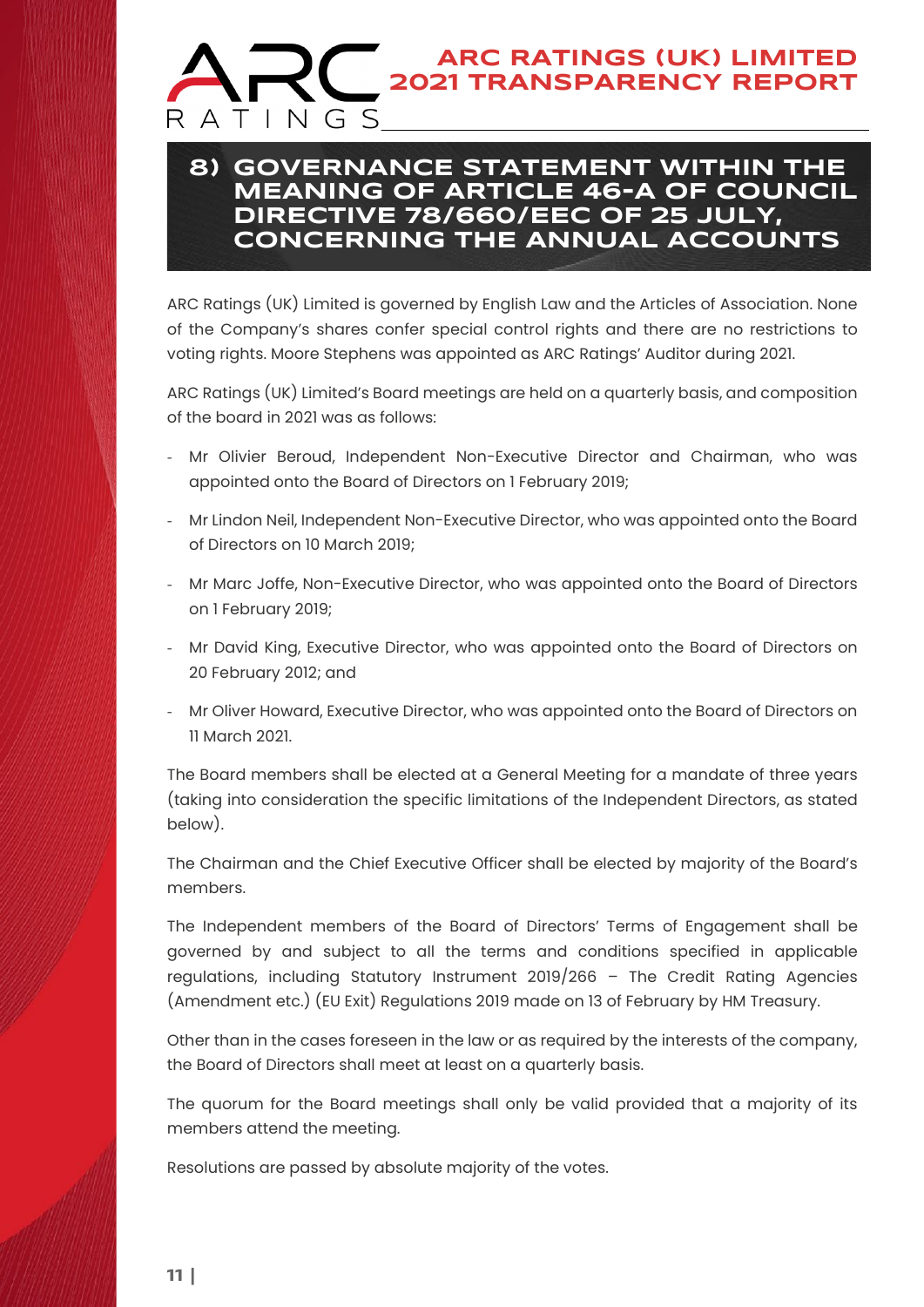Directors may confer powers to another Director to act/represent him/her during his/her absence, which shall be presented in a written form and addressed to the Chairman of the Board.

Resolutions signed in writing by the requisite quorum of Directors shall be valid and effectual as if passed at a meeting of Directors.

ARC Ratings' shall be legally bound:

- a) by the signature of 2 (two) members of the Board of Directors; or
- b) by the signature of a single member of the Board of Directors to whom the powers for so doing have been formally delegated; or
- c) by the signature of appointed proxies, acting alone or jointly, subject to the scope and in accordance with the terms of the corresponding mandate.

Ordinary acts involved in the day-to-day running of the company shall require only the signature of one member of the Board of Directors or the signature of one appointed proxy, subject to the scope and in accordance with the terms of the corresponding mandate.

Directors shall treat all information and documentation obtained with the necessary discretion and, in the case of classified information, with the appropriate secrecy. Confidential information shall not be disclosed outside the Board, made public or otherwise made available to third parties, even after resignation from the Board.

The responsibility of the Board, among others:

- governing the organisation by establishing broad policies and setting out strategic objectives and guidelines and overseeing its implementation;
- accounting to shareholders and other relevant stakeholders for the company's performance;
- the development, review and final sign-off of the credit rating methodologies, through the Board Criteria Review Committee;
- the effectiveness of the internal quality control system of the credit rating agency in relation to credit rating activities;
- the effectiveness of measures and procedures instituted to ensure that any conflicts of interest are identified, eliminated or managed and disclosed; and
- the compliance and governance processes, including the efficiency of the Internal Review Function.

The skill set of the Independent Non-Executive Directors provides sufficient expertise in financial services and have in-depth knowledge and experience at a senior level of the markets in structured finance instruments.